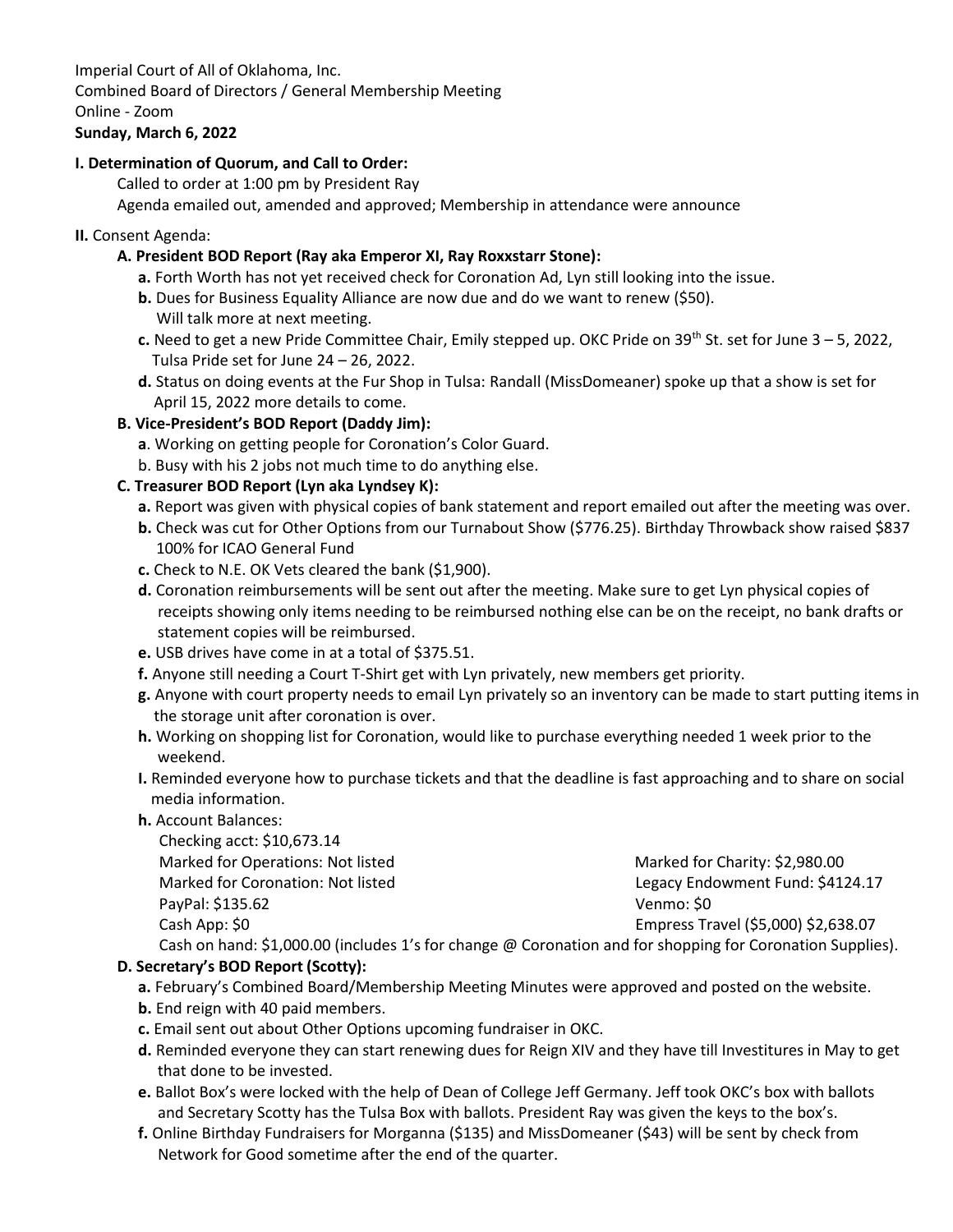- **g.** At the time of this meeting only 5 ads have been received for the Coronation Virtual Program and 24 tickets purchased for Saturday night. Need membership to help get the word out.
- **h.** Still working on Annual Reports with Lyn.
- **E. Member at Large BOD Report (Jeff T aka Morganna Pheeling Tarwater): a.** Nothing to Report.

# **F. Deans BOD Report (Emperor XII, Jeff Germany):**

- **a.** The Royal Family and Her Majesty have all met the requirements as set forth in the PNP's.
- **b.** Will be getting with the College about voting Her Majesty into the college possibly next weekend.
- **c.** We have 2 candidates for Reign XIV Monarch positions, Candidate for Emperor Eric Shun TarClure and Candidate for Empress – Morganna Pheeling Tarclure.

#### **G. Monarch BOD Report (Absolute Empress XIII, Rayna Over aka Frank):**

- **a.** Elizabeth (Lady Tapioca) is incharge of Ballroom decoration with help from Josh (Triton) and Randall (MissDomeaner).
- **b.** Spoke about holding during the out-of-town show, King/Queen of the Mother Road contest and auctioning off the  $4<sup>th</sup>$  Command for Saturday Night.
- **c.** Mentioned that all invited Dias guest have said they are coming.
- **d.** Invited any members interested to be part of the Coronation Ceremony Opening Number. Get with Rayna privately.
- **e.** February's Members of the Month: Lyn and Scotty.

# **H. ICP's BOD Report (Paul aka Eric Shun and Jeff T aka Morganna Pheeling Tarwater):**

#### **Paul:**

**a.** Let Youth Services of Tulsa know that March 16<sup>th</sup> is the last meal ICAO will be serving. They thanked us for all that we have done for them during the pandemic. We will continue to support them as needed.

Motion was made to approval all reports as given by Scotty, 2<sup>nd</sup> Jeff T (Morganna), Approved

## **III. Old Business:**

## **A. Voting Times on March 26th:**

**a.** Posters and website need to be updated as times are not correct

**b.** OKC: 11:30 am – 1:30 pm @ Other Options / 9:30 pm – 11:30 pm @ Frankie's

Tulsa: 12:30 pm – 2:30 pm @ Dennis R Neill Equality Center / 9 pm – 11 pm @ Tulsa Eagle

## **IV. New Business:**

## **A. PNP Committee:**

 **1. Ray:**

**a.** Presented changes to Section X Discipline to the Board for a vote. (See attached)

**b.** Board recommended that the Appendix Section on Discipline go back to committee to revisit.

## **2. Joe:**

**a.** Presented changes to Section VIII Event / Activity Submissions to the Board for a vote. (See attached)

## **3. Vote taken**

 **a.** Motion was made by Jim to approve changes to both sections, 6 yes and 1 abstain motion approved

 **b.** Membership will vote on changes at next meeting.

## **B. Coronation Committee Updates:**

- **a**. 32 rooms booked out of the 52 available
- **b.** Vendors were talked about**.**
- **c.** Joe mentioned he has the ICAO Brochure finished and with a few tweaks will look at getting it printed and ready to hand out by staff at hotel as guest question who we are and for us to use.
- **d**. Nobody will walk during coronation if they aren't doing jobs during the day that were assigned to them.
- **e.** Joe went over the schedule of events and noted a few items of importance:
	- **1.** CLJ's \$5 cover (wristband covers cost) Jello Shots will be sold at \$2 each
	- **2.** Saturday ICAO Membership needs to be ready at 5 pm for a group photo.
	- **3.** Razor Wulf, Aurora and Joe are all working on Protocol if anyone asks.
	- **4.** Daddy Jim is putting the Color Guard together.
	- **5.** Lyn is working on getting supplies for Hospitality that are still needed.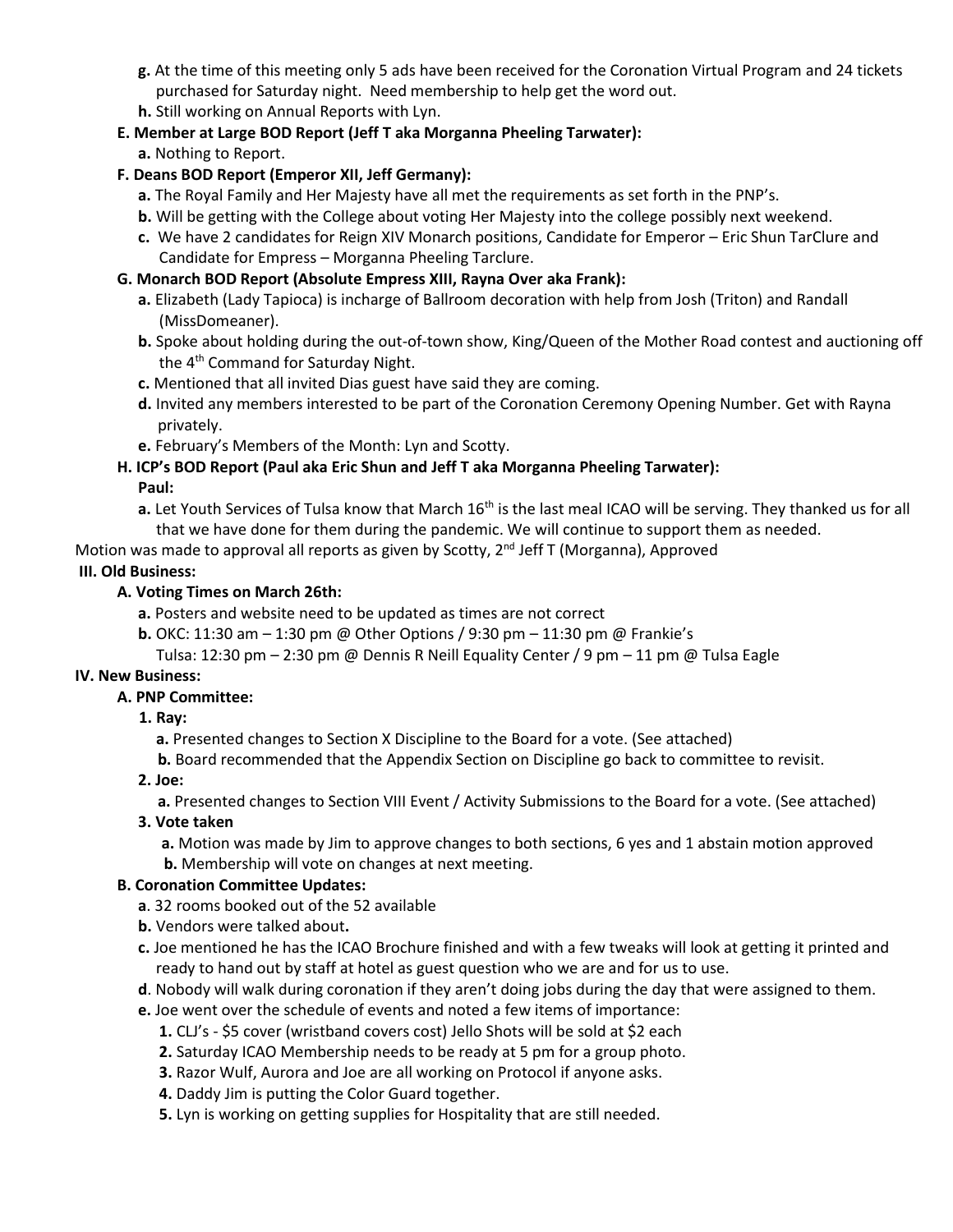#### **C. Open Board of Director Positions:**

**Ray:**

**a.** Nominations for Secretary: Joe Scudder-Barfiled

**b.** Nominations for President: Ray Wilkins, Andrew Kovacs

**c.** Everyone accepted their nomination and voting will take place at the next meeting after Coronation.

## **V. Membership Meeting (Absolute Empress XIII Rayna Over aka Frank):**

 **a.** Thanked everyone for a great Reign XIII.

- **b.** Asked everyone to shine at Coronation.
- c. Requested that our group chats are getting to be full of stuff and hard to keep up with. Can someone once a week email out summary of what all has been talked about. It was mentioned maybe the moderator could send out important topics as needed or pass along to secretary to send out. Will be working to improve the chat groups and stay on topic better for Reign XIV.

#### **IX. Open Forum:**

#### **A. Group Chat Rooms:**

 **a.** Requested that our group chats are getting to be full of stuff and hard to keep up with. Can someone once a week email out summary of what all has been talked about. It was mentioned maybe the moderator could send out important topics as needed or pass along to secretary to send out. Will be working to improve the chat groups and stay on topic better for Reign XIV.

#### **B. Upcoming Events:**

**a.** Trivia Night – Candidate for Emperor Event 3.13.22, 5 pm @ Tulsa Eagle

b. Swing into Spring – Candidate for Empress Event 3.25.22, 8 pm @ Tulsa Eagle

\_\_\_\_\_\_\_\_\_\_\_\_\_\_\_\_\_\_\_\_\_\_\_\_\_\_ \_\_\_\_\_\_\_\_\_\_\_\_\_\_\_\_\_\_\_\_\_\_\_\_\_\_\_\_

Meeting adjourned – 2:24 pm Next Meeting – Date / Time: TBA

Ray Wilkins **Scotty Dormont** President, Board of Directors **Secretary, Board of Directors** Secretary, Board of Directors

Approved in Email: March 14, 2022 *signed copies of the minutes will be saved with the Reign XIII files*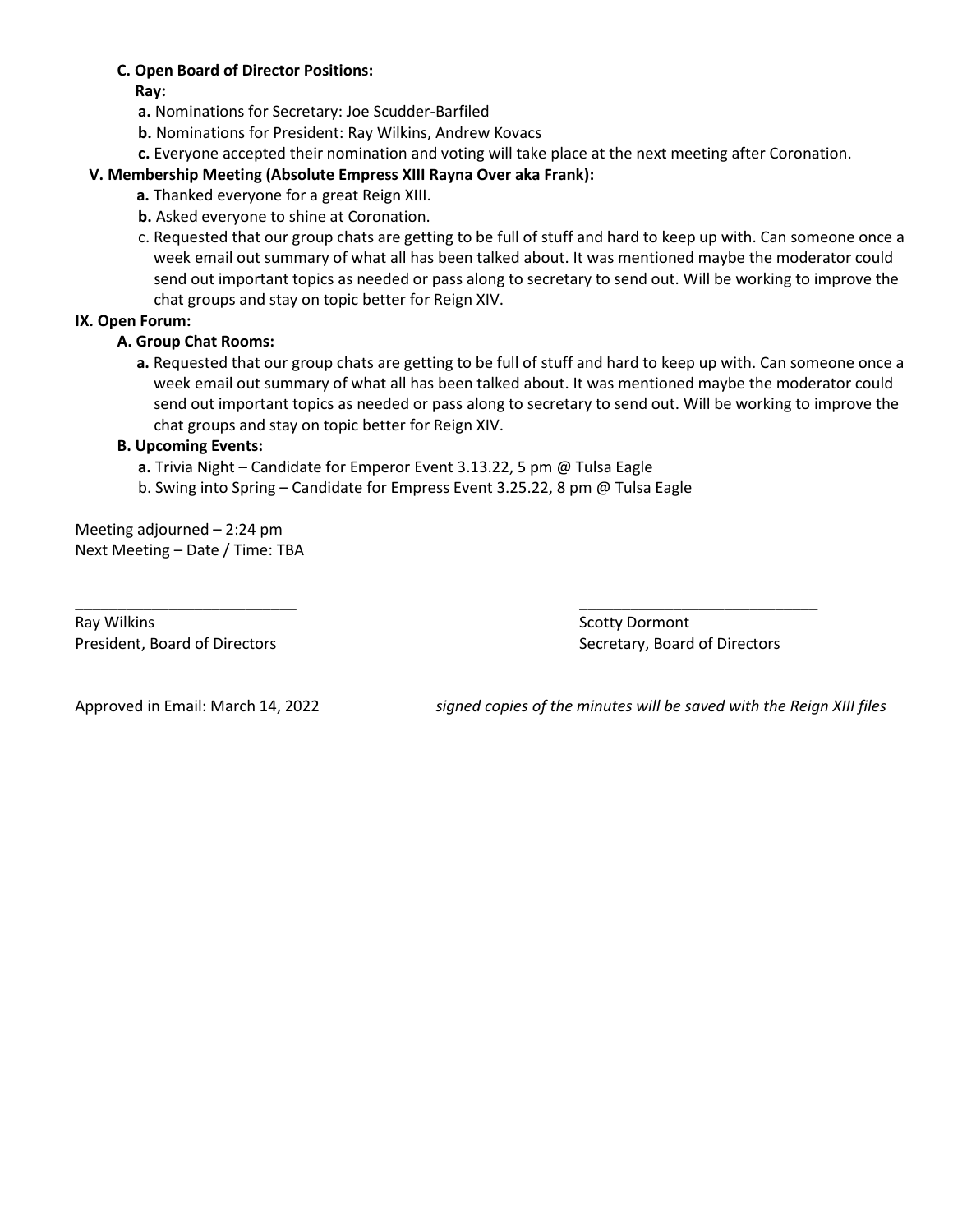#### **Section X - Discipline**

**10.1** The BOD shall be responsible for disciplining the general conduct of Officers, members, and Monarchs of the Court. Any member guilty of flagrant bad conduct may be censured upon two-thirds (2/3) vote of the BOD members present and a voting at a regular or special meeting of the BOD. Length and conditions of the suspension shall be determined by the BOD. The General Membership must approve the recommendations of the BOD in this measure by a two/thirds (2/3) vote of Members present in good standing. The censured member shall be notified in writing of the action taken within fifteen (15) days. The member in question shall not have a vote on this issue.

A) Upon removal from office, all responsibilities and authorities are taken away from the individual and the office declared vacant.

B) Expulsion from membership shall cause the individual to forfeit all rights of membership including any and all titles. The individual may not rejoin the Court, be recognized at any ICS event with any title given by the ICAO or be allowed to speak on the court's behalf. Should the individual be a current or past monarch, a letter will be sent from the President to the ICS informing them of expulsion.

C) If a Reigning Monarch or Past Monarch or member of the Royal Family is removed from office or membership, he/she shall be publicly stripped of the rank and title to which he/she was elected or appointed. If a Reigning Monarch is removed, the vacant seat may be filled with BOD approval, or remain vacant until the next annual Coronation at the BOD's discretion.

## *Flagrant Bad Conduct explained as, but not limited to the following:*

- A) Embezzlement and/or Misappropriation of Court funds
- B) Harassment and/or Bullying in any form
- C) Negative or Derogatory posts on Social Media
- D) Use, sale or possession of illegal substances at any Court function
- E) Physical violence at any Court function
- F) Abuse of alcohol and/or drugs by any member at any Court function
- G) Inappropriate sexual behavior at any Court function
- H) Any other activity considered illegal by State or Federal Law(s) at any Court function

**10.2** Any Member of the Court, the College of Monarchs, or the Community may bring charges against any Court or College member by specifying the name of the individual and the specified charges against that person in writing to a member of the BOD.

A) The Judiciary Committee must review *and investigate* the charges filed and determine whether the charges are sufficient to warrant BOD action/discipline. *The Judiciary Committee will have 14 days to complete their investigation. Additional time can be extended at BOD discretion.*

B) If the charges filed are deemed sufficient by the two-thirds (2/3) vote *of the Judiciary Committee, it will be presented to the BOD to review at any special or regularly scheduled meeting.*

C.) *Once the BOD reviews and discusses the charges, a vote on charges will take place. If the BOD approves to accept the charges by two thirds vote (2/3),* the President shall give notice of writing within fifteen (15) days to the individual charged of a hearing. *If the charges presented are not accepted by the BOD, the charges are dropped and the case is dismissed. If the BOD determines that the presented charges are not fully valid, they can vote to reject charges to be returned to the Judiciary Committee to review.* 

D) The notice will specify the date, time and place (at least fifteen (15) day notice must be given) at which time a subsequent hearing of charges will be held.

**10.5** Following the hearing, the BOD members shall vote first, whether to uphold or to dismiss the charges against the individual and second in the event that the charges are upheld:

A) To Censure the individual - The BOD will be closely watching for further misbehavior behavior and conduct.